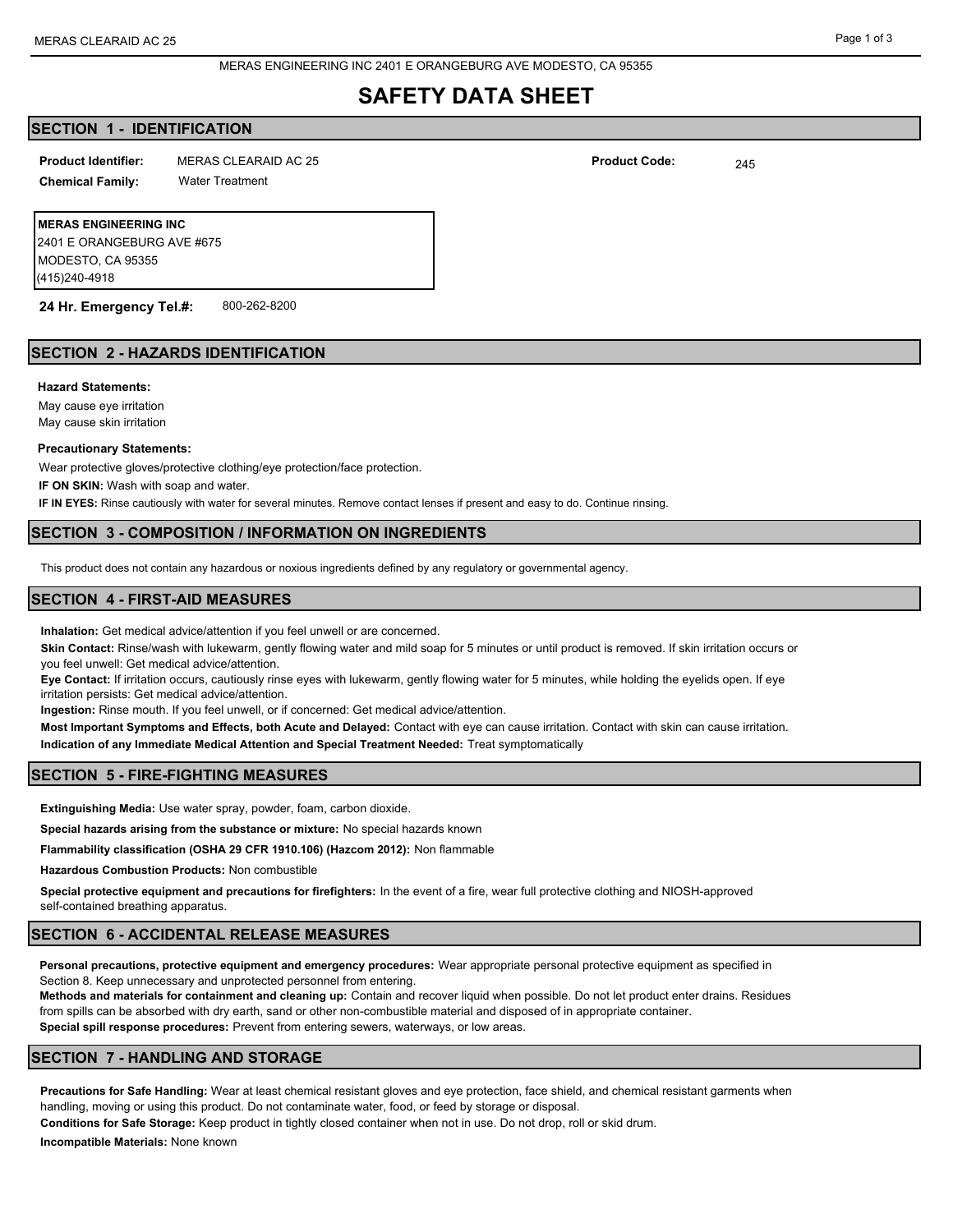# **SAFETY DATA SHEET**

## **SECTION 8 - EXPOSURE CONTROLS / PERSONAL PROTECTION**

**Ventilation and engineering measures:** Forced air, local exhaust, or open air is adequate.

**Respiratory Protection:** No additional respiratory protection needed.

**Skin Protection:** Wear chemical resistant gloves and chemical resistant garments when handling, wash garments before re-use.

**Eye/Face Protection:** Wear safety glasses, goggles and/or face shield to prevent eye contact.

**Other Protective Equipment:** Eye wash facility and emergency shower should be in close proximity.

**General Hygiene Conditions:** Do not eat, drink or smoke when using this product. Wash thoroughly after handling. Remove and wash contaminated clothing before re-use. Handle in accordance with good industry hygiene and safety practice.

## **SECTION 9 - PHYSICAL AND CHEMICAL PROPERTIES**

**Appearance:** Colorless to pale yellow clear liquid **Odor:** Odorless **pH:** 4.0-5.0 (1:10) **Melting/Freezing point:** -5.6ºC / 22ºF **Initial boiling point and boiling range:** 100ºC / 212ºF **Flammability (solid, gas):** Non flammable Specific gravity: 1.34 g/mL **Solubility in water:** Complete **Decomposition temperature:** No information available. **Viscosity:** 10-25 cSt at 20ºC / 68ºF

## **SECTION 10 - STABILITY AND REACTIVITY**

**Reactivity:** Non reactive **Chemical Stability:** Stable under normal conditions **Possibility of Hazardous Reactions:** None known **Conditions to Avoid:** None known **Incompatible Materials:** None known **Hazardous Decomposition Products:** None known

## **SECTION 11 - TOXICOLOGICAL INFORMATION**

#### **Informaiton on likely routes of exposure:**

Routes of entry - inhalation: YES Routes of entry - skin & eye: YES Routes of entry - ingestion: YES Routes of entry - skin absorption: NO

## **Potential Health Effects:**

**Signs and symptoms of short term (acute) exposure: Inhalation:** May cause irritation to respiratory system in mist/vapor form. **Ingestion:** May cause irritation to digestive system **Skin:** May cause skin irritation including redness, edema, swelling, rash, scaling or blistering, drying and/or cracking of skin. **Eye:** May cause redness, stinging, tearing, swelling, itching and/or irritation of the eye. Possible eye damage if left untreated.

# **Potential Chronic Health Effects:**

**Mutagenicity:** Not known to have mutagenic effects in humans or animals. **Carcinogenicity:** Not expected to be a carcinogen or tumorigenic. **Reproductive effects:** No known reproductive effects in humans or animals. **Sensitization to material:** Not a known sensitizer in humans or animals. **Specific target organ effects:** No information available **Medical conditions aggravated by overexposure:** No information available